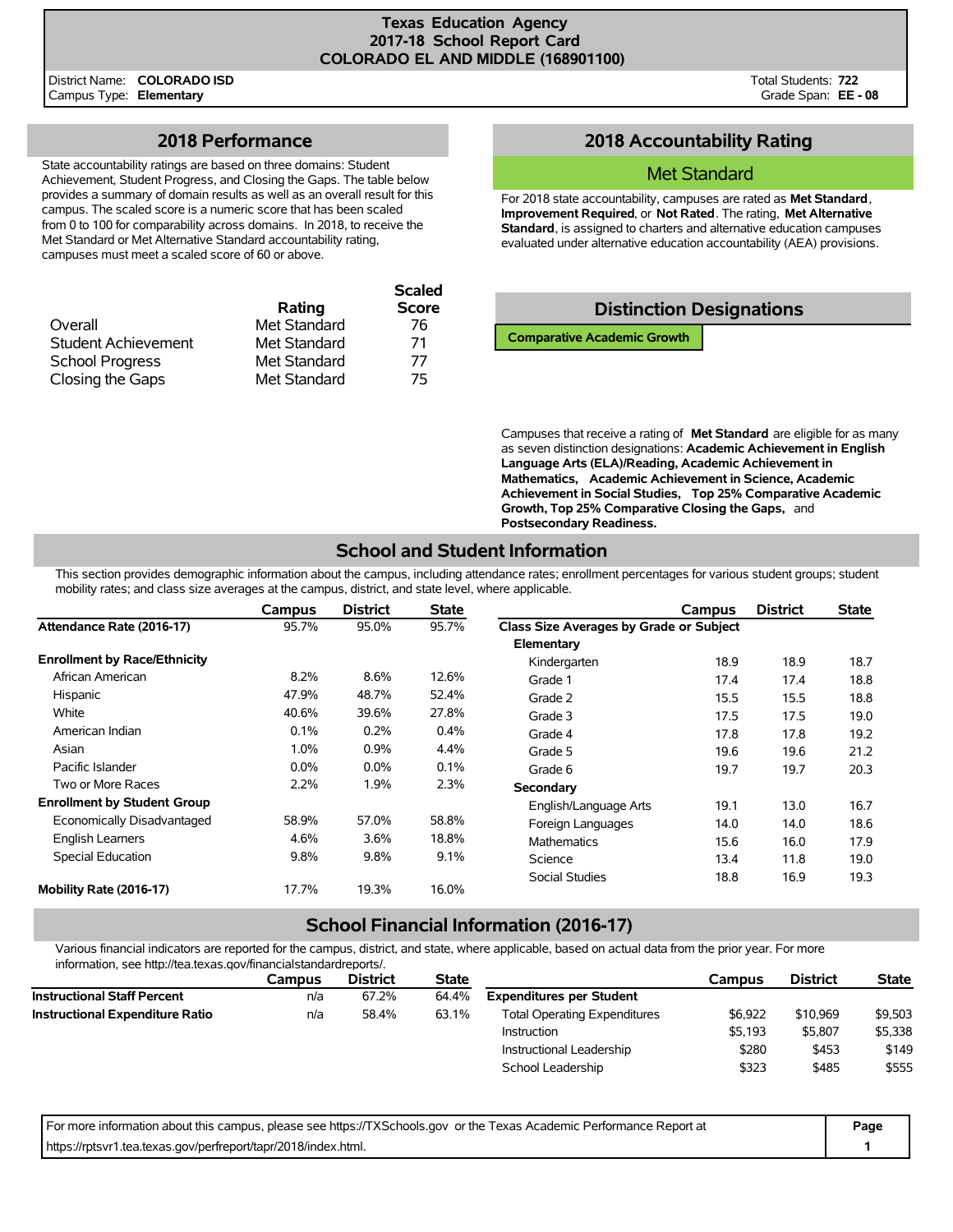#### Texas Education Agency **COLORADO EL AND MIDDLE (168901100)** 2017-18 School Report Card **COLORADO ISD**

|                                                                                |      | <b>State</b> | District | Campus  | African<br>American Hispanic |               | White         | American<br>Indian | Asian       | <b>Pacific</b><br><b>Islander</b> | Two or<br>More<br>Races | Econ<br>Disadv |
|--------------------------------------------------------------------------------|------|--------------|----------|---------|------------------------------|---------------|---------------|--------------------|-------------|-----------------------------------|-------------------------|----------------|
| STAAR Performance Rates at Approaches Grade Level or Above (All Grades Tested) |      |              |          |         |                              |               |               |                    |             |                                   |                         |                |
| All Subjects                                                                   | 2018 | 77%          | 73%      | 70%     | 60%                          | 66%           | 75%           | ∗                  | 100%        |                                   | $\ast$                  | 63%            |
|                                                                                | 2017 | 75%          | 71%      | 69%     | 52%                          | 66%           | 77%           |                    | ÷           |                                   | $\ast$                  | 59%            |
| Reading                                                                        | 2018 | 74%          | 71%      | 71%     | $\ast$                       | 68%           | 75%           | ∗                  | $\ast$      |                                   | $\ast$                  | 64%            |
|                                                                                | 2017 | 72%          | 69%      | 72%     | $\ast$                       | 69%           | 79%           | ∗                  | $\ast$      |                                   | $\ast$                  | 61%            |
| Mathematics                                                                    | 2018 | 81%          | 81%      | 80%     | 71%                          | 76%           | 86%           | $\ast$             | $\ast$      |                                   | $\ast$                  | 76%            |
|                                                                                | 2017 | 79%          | 72%      | 71%     | 54%                          | 67%           | 77%           | ∗                  | $\ast$      | $\overline{a}$                    | $\ast$                  | 61%            |
| Writing                                                                        | 2018 | 66%          | 56%      | 56%     | $\ast$                       | $\ast$        | $\ast$        |                    | $\ast$      | $\overline{a}$                    | $\ast$                  | $\ast$         |
|                                                                                | 2017 | 67%          | $\ast$   | $\star$ | $\ast$                       | $\ast$        | $\ast$        | $\ast$             | $\ast$      |                                   | $\ast$                  | $\ast$         |
|                                                                                |      |              |          |         | $\ast$                       |               |               | $\ast$             | $\ast$      | $\overline{a}$                    | $\ast$                  |                |
| Science                                                                        | 2018 | 80%          | 69%      | 58%     | $\ast$                       | 56%<br>$\ast$ | 62%           |                    |             |                                   | $\ast$                  | 47%<br>$\ast$  |
|                                                                                | 2017 | 79%          | 72%      | 67%     | $\ast$                       |               | 80%<br>$\ast$ | $\ast$             | ٠<br>$\ast$ | $\overline{a}$                    | $\ast$                  |                |
| Social Studies                                                                 | 2018 | 78%          | 74%      | 57%     |                              | 61%           |               |                    |             |                                   |                         |                |
|                                                                                | 2017 | 77%          | 74%      | 55%     | $\ast$                       | $\ast$        | $\ast$        |                    | ۰           | $\overline{a}$                    | $\ast$                  | *              |
| STAAR Performance Rates at Meets Grade Level or Above (All Grades Tested)      |      |              |          |         |                              |               |               |                    |             |                                   |                         |                |
| All Subjects                                                                   | 2018 | 48%          | 43%      | 39%     | 39%                          | 33%           | 45%           | ∗                  | 46%         |                                   | ∗                       | 30%            |
|                                                                                | 2017 | 45%          | 36%      | 34%     | 30%                          | 29%           | 41%           | ∗                  | $\ast$      | $\overline{a}$                    | $\ast$                  | 26%            |
| Reading                                                                        | 2018 | 46%          | 41%      | 38%     | $\ast$                       | 30%           | 44%           | $\ast$             | $\ast$      | $\overline{a}$                    | ∗                       | 28%            |
|                                                                                | 2017 | 44%          | 39%      | 38%     | $\ast$                       | 34%           | 45%           | ∗                  | $\ast$      | $\overline{\phantom{a}}$          | $\ast$                  | 30%            |
| Mathematics                                                                    | 2018 | 50%          | 50%      | 48%     | 46%                          | 43%           | 53%           | ∗                  | $\ast$      |                                   | $\ast$                  | 38%            |
|                                                                                | 2017 | 46%          | 38%      | 36%     | 38%                          | 29%           | 46%           | $\ast$             | $\ast$      |                                   | $\ast$                  | 28%            |
| Writing                                                                        | 2018 | 41%          | 37%      | 37%     | $\ast$                       | $\ast$        | $\ast$        |                    | $\ast$      | $\overline{\phantom{a}}$          | $\ast$                  | *              |
|                                                                                | 2017 | 36%          | $\ast$   | $\star$ | $\ast$                       | $\ast$        | $\ast$        | $\ast$             | $\ast$      |                                   | $\ast$                  | $\ast$         |
| Science                                                                        | 2018 | 51%          | 38%      | 30%     | $\ast$                       | 29%           | 35%           | $\ast$             | $\ast$      |                                   | $\ast$                  | 19%            |
|                                                                                | 2017 | 49%          | 37%      | 34%     | $\ast$                       | $\ast$        | 43%           |                    |             | $\overline{\phantom{a}}$          | $\ast$                  | $\ast$         |
| Social Studies                                                                 | 2018 | 53%          | 41%      | 20%     | $\ast$                       | 19%           | $\ast$        | $\ast$             | $\ast$      |                                   | $\ast$                  | $\ast$         |
|                                                                                |      |              |          |         | $\ast$                       | $\ast$        | $\ast$        |                    |             |                                   | $\ast$                  | $\ast$         |
|                                                                                | 2017 | 49%          | 34%      | 18%     |                              |               |               |                    |             |                                   |                         |                |
| STAAR Performance Rates at Masters Grade Level (All Grades Tested)             |      |              |          |         |                              |               |               |                    |             |                                   |                         |                |
| All Subjects                                                                   | 2018 | 22%          | 17%      | 17%     | 17%                          | 15%           | 19%           | ∗                  | 38%         | $\overline{\phantom{a}}$          | $\ast$                  | 11%            |
|                                                                                | 2017 | 20%          | 12%      | 12%     | 15%                          | 10%           | 16%           | ∗                  | $\ast$      | $\overline{\phantom{a}}$          | $\ast$                  | 9%             |
| Reading                                                                        | 2018 | 19%          | 13%      | 16%     | $\ast$                       | 13%           | 17%           |                    | $\ast$      |                                   | $\ast$                  | 11%            |
|                                                                                | 2017 | 19%          | 13%      | 16%     | *                            | 14%           | 19%           |                    | $\ast$      |                                   | ∗                       | 13%            |
| Mathematics                                                                    | 2018 | 24%          | 24%      | 22%     | 18%                          | 18%           | 26%           | ∗                  | $\ast$      |                                   | $\ast$                  | 16%            |
|                                                                                | 2017 | 22%          | 15%      | 14%     | 27%                          | 9%            | 19%           | $\ast$             | $\ast$      |                                   | $\ast$                  | 10%            |
| Writing                                                                        | 2018 | 13%          | 7%       | 7%      | $\ast$                       | $\ast$        | $\ast$        |                    | $\ast$      |                                   | $\ast$                  | $\ast$         |
|                                                                                | 2017 | 11%          | $\ast$   | $\star$ |                              | $\ast$        | $\ast$        |                    |             |                                   |                         | $\ast$         |
| Science                                                                        | 2018 | 23%          | 16%      | 16%     |                              | 15%           | 19%           |                    |             |                                   |                         | 7%             |
|                                                                                | 2017 | 19%          | $8\%$    | 8%      | $\ast$                       | $\ast$        | 13%           |                    |             |                                   | $\ast$                  | $\ast$         |
| Social Studies                                                                 | 2018 | 31%          | 17%      | 13%     | ∗                            | 16%           | $\ast$        | $\ast$             | $\ast$      |                                   | $\ast$                  |                |
|                                                                                | 2017 | 27%          | 12%      | $8\%$   | $\ast$                       | $\ast$        | $\ast$        |                    |             | $\overline{a}$                    | $\ast$                  |                |
|                                                                                |      |              |          |         |                              |               |               |                    |             |                                   |                         |                |
| Academic Growth Score (All Grades Tested)                                      |      |              |          |         |                              |               |               |                    |             |                                   |                         |                |
| All Subjects                                                                   | 2018 | 69           | 72       | 73      | 76                           | 73            | 72            | $\ast$             |             |                                   | 64                      | 72             |
| Reading                                                                        | 2018 | 69           | 68       | 68      | 85                           | 67            | 66            | $\ast$             | *           |                                   | $\ast$                  | 69             |
| Mathematics                                                                    | 2018 | $70\,$       | $77\,$   | $77\,$  | 67                           | 78            | 78            | $\ast$             | *           |                                   | $\ast$                  | 76             |

For more information about this campus, please see https://TXSchools.gov or the Texas Academic Performance Report at **Page**

https://rptsvr1.tea.texas.gov/perfreport/tapr/2018/index.html. **2**

'?' Indicates that the data for this item were statistically improbable, or were reported outside a reasonable range. '' Indicates zero observations reported for this group.

'\*' Indicates results are masked due to small numbers to protect student confidentiality. 'n/a' Indicates data reporting is not applicable for this group.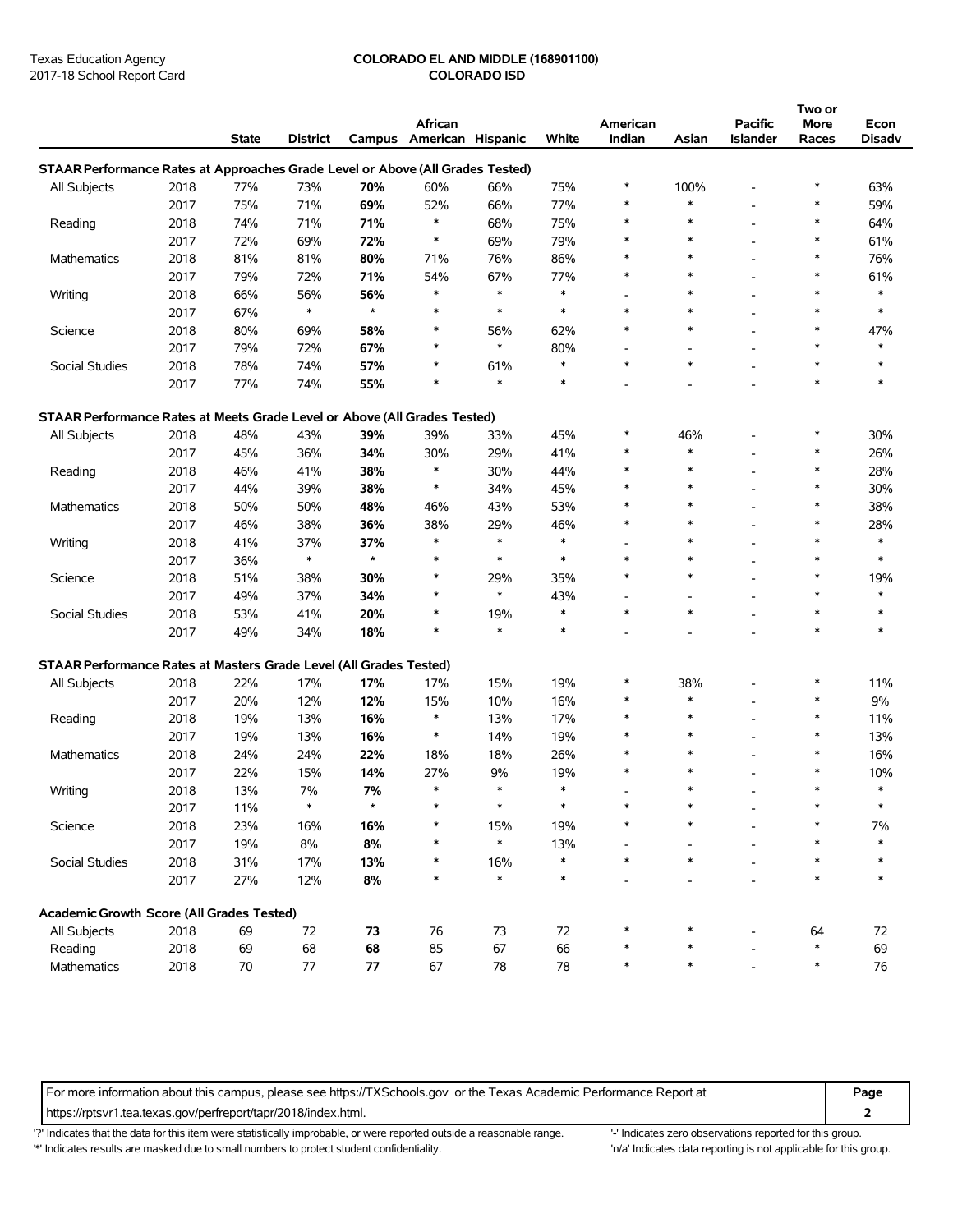# Texas Education Agency **COLORADO EL AND MIDDLE (168901100)**

|                                                                       |      |              |          |                          |         |        |        |          |       |                | Two or      |               |
|-----------------------------------------------------------------------|------|--------------|----------|--------------------------|---------|--------|--------|----------|-------|----------------|-------------|---------------|
|                                                                       |      |              |          |                          | African |        |        | American |       | <b>Pacific</b> | <b>More</b> | Econ          |
|                                                                       |      | <b>State</b> | District | Campus American Hispanic |         |        | White  | Indian   | Asian | Islander       | Races       | <b>Disadv</b> |
| Progress of Prior-Year Non-Proficient Students                        |      |              |          |                          |         |        |        |          |       |                |             |               |
| Sum of Grades 4-8                                                     |      |              |          |                          |         |        |        |          |       |                |             |               |
| Reading                                                               | 2018 | 38%          | 36%      | 36%                      | $\ast$  | 42%    | 29%    |          |       |                |             | 37%           |
|                                                                       | 2017 | 35%          | 30%      | 30%                      | $\ast$  | 32%    | 30%    |          |       |                |             | 25%           |
| <b>Mathematics</b>                                                    | 2018 | 47%          | 61%      | 61%                      | 55%     | 60%    | 64%    |          |       |                |             | 59%           |
|                                                                       | 2017 | 43%          | 50%      | 50%                      | $\ast$  | 56%    | 48%    |          |       |                |             | 38%           |
| <b>Students Success Initiative</b>                                    |      |              |          |                          |         |        |        |          |       |                |             |               |
| <b>Grade 5 Reading</b>                                                |      |              |          |                          |         |        |        |          |       |                |             |               |
| Students Meeting Approaches Grade Level on First STAAR Administration |      |              |          |                          |         |        |        |          |       |                |             |               |
|                                                                       | 2018 | 79%          | 75%      | 75%                      | $\ast$  | 79%    | 79%    |          |       |                |             | 68%           |
| Students Requiring Accelerated Instruction                            |      |              |          |                          |         |        |        |          |       |                |             |               |
|                                                                       | 2018 | 21%          | 25%      | 25%                      | ∗       | 21%    | 21%    |          |       |                |             | 32%           |
| STAAR Cumulative Met Standard                                         |      |              |          |                          |         |        |        |          |       |                |             |               |
|                                                                       | 2018 | 84%          | 81%      | 81%                      | $\ast$  | 89%    | 79%    |          |       |                |             | 73%           |
| <b>Grade 5 Mathematics</b>                                            |      |              |          |                          |         |        |        |          |       |                |             |               |
| Students Meeting Approaches Grade Level on First STAAR Administration |      |              |          |                          |         |        |        |          |       |                |             |               |
|                                                                       | 2018 | 85%          | 93%      | 93%                      | 100%    | 96%    | 88%    |          |       |                |             | 89%           |
| <b>Students Requiring Accelerated Instruction</b>                     |      |              |          |                          |         |        |        |          |       |                |             |               |
|                                                                       | 2018 | 15%          | ∗        |                          | $\ast$  | $\ast$ | ∗      |          |       |                |             | *             |
| <b>STAAR Cumulative Met Standard</b>                                  |      |              |          |                          |         |        |        |          |       |                |             |               |
|                                                                       | 2018 | 90%          | 96%      | 96%                      | 100%    | 96%    | 96%    |          |       |                |             | 95%           |
| Grade 8 Reading                                                       |      |              |          |                          |         |        |        |          |       |                |             |               |
| Students Meeting Approaches Grade Level on First STAAR Administration |      |              |          |                          |         |        |        |          |       |                |             |               |
|                                                                       | 2018 | 79%          | 78%      | 78%                      | 71%     | 82%    | 70%    |          |       |                |             | 70%           |
| Students Requiring Accelerated Instruction                            |      |              |          |                          |         |        |        |          |       |                |             |               |
|                                                                       | 2018 | 21%          | 22%      | 22%                      | $\ast$  | 18%    | 30%    |          |       |                |             | 30%           |
| <b>STAAR Cumulative Met Standard</b>                                  |      |              |          |                          |         |        |        |          |       |                |             |               |
|                                                                       | 2018 | 85%          | 84%      | 84%                      | 86%     | 86%    | 78%    |          |       |                |             | 78%           |
| <b>Grade 8 Mathematics</b>                                            |      |              |          |                          |         |        |        |          |       |                |             |               |
| Students Meeting Approaches Grade Level on First STAAR Administration |      |              |          |                          |         |        |        |          |       |                |             |               |
|                                                                       | 2018 | 80%          | 90%      | 90%                      | 71%     | 87%    | 96%    |          |       |                |             | 81%           |
| Students Requiring Accelerated Instruction                            |      |              |          |                          |         |        |        |          |       |                |             |               |
|                                                                       | 2018 | 20%          | 10%      | 10%                      | ∗       | $\ast$ | $\ast$ | $\ast$   |       |                |             | 19%           |
| <b>STAAR Cumulative Met Standard</b>                                  |      |              |          |                          |         |        |        |          |       |                |             |               |
|                                                                       | 2018 | 86%          | 93%      | 93%                      | 71%     | 94%    | 96%    |          |       |                |             | 84%           |

For more information about this campus, please see https://TXSchools.gov or the Texas Academic Performance Report at **Page** https://rptsvr1.tea.texas.gov/perfreport/tapr/2018/index.html. **3**

'?' Indicates that the data for this item were statistically improbable, or were reported outside a reasonable range. "Indicates zero observations reported for this group.

'\*' Indicates results are masked due to small numbers to protect student confidentiality. 
"n/a' Indicates data reporting is not applicable for this group.